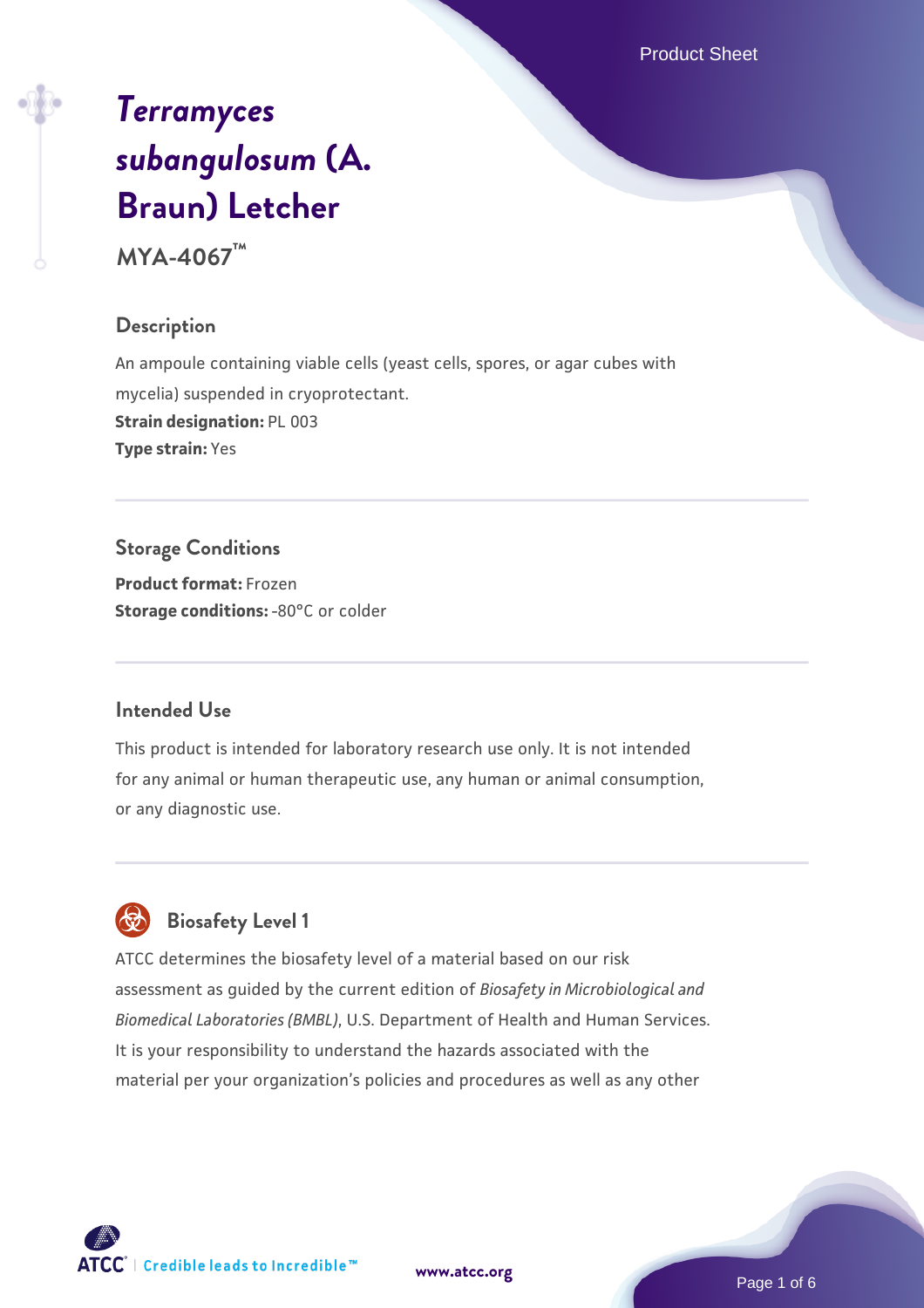# *[Terramyces subangulosum](https://www.atcc.org/products/mya-4067)* **[\(A. Braun\) Letcher](https://www.atcc.org/products/mya-4067) <b>Product Sheet** Product Sheet **MYA-4067**

applicable regulations as enforced by your local or national agencies.

ATCC highly recommends that appropriate personal protective equipment is always used when handling vials. For cultures that require storage in liquid nitrogen, it is important to note that some vials may leak when submersed in liquid nitrogen and will slowly fill with liquid nitrogen. Upon thawing, the conversion of the liquid nitrogen back to its gas phase may result in the vial exploding or blowing off its cap with dangerous force creating flying debris. Unless necessary, ATCC recommends that these cultures be stored in the vapor phase of liquid nitrogen rather than submersed in liquid nitrogen.

## **Certificate of Analysis**

For batch-specific test results, refer to the applicable certificate of analysis that can be found at www.atcc.org.

# **Growth Conditions**

**Medium:**  [ATCC Medium 2371: Emerson YpSs broth, 1/4 strength](https://www.atcc.org/-/media/product-assets/documents/microbial-media-formulations/3/7/1/atcc-medium-2371.pdf?rev=875fae8e92a84310a31bd2cbf48d2bc2) [ATCC Medium 440: Emerson YpSs agar, half strength](https://www.atcc.org/-/media/product-assets/documents/microbial-media-formulations/4/4/0/atcc-medium-440.pdf?rev=47cb16bd95d94ca6b0e43588f956e0bc) [ATCC Medium 1269: MMN \(Marx 1969\)](https://www.atcc.org/-/media/product-assets/documents/microbial-media-formulations/1/2/6/9/atcc-medium-1269.pdf?rev=afcf8eba0bad4acbb85bc31250856791) **Temperature:** 20-25°C **Atmosphere:** Aerobic

# **Handling Procedures**

**Frozen ampoules** packed in dry ice should either be thawed immediately or

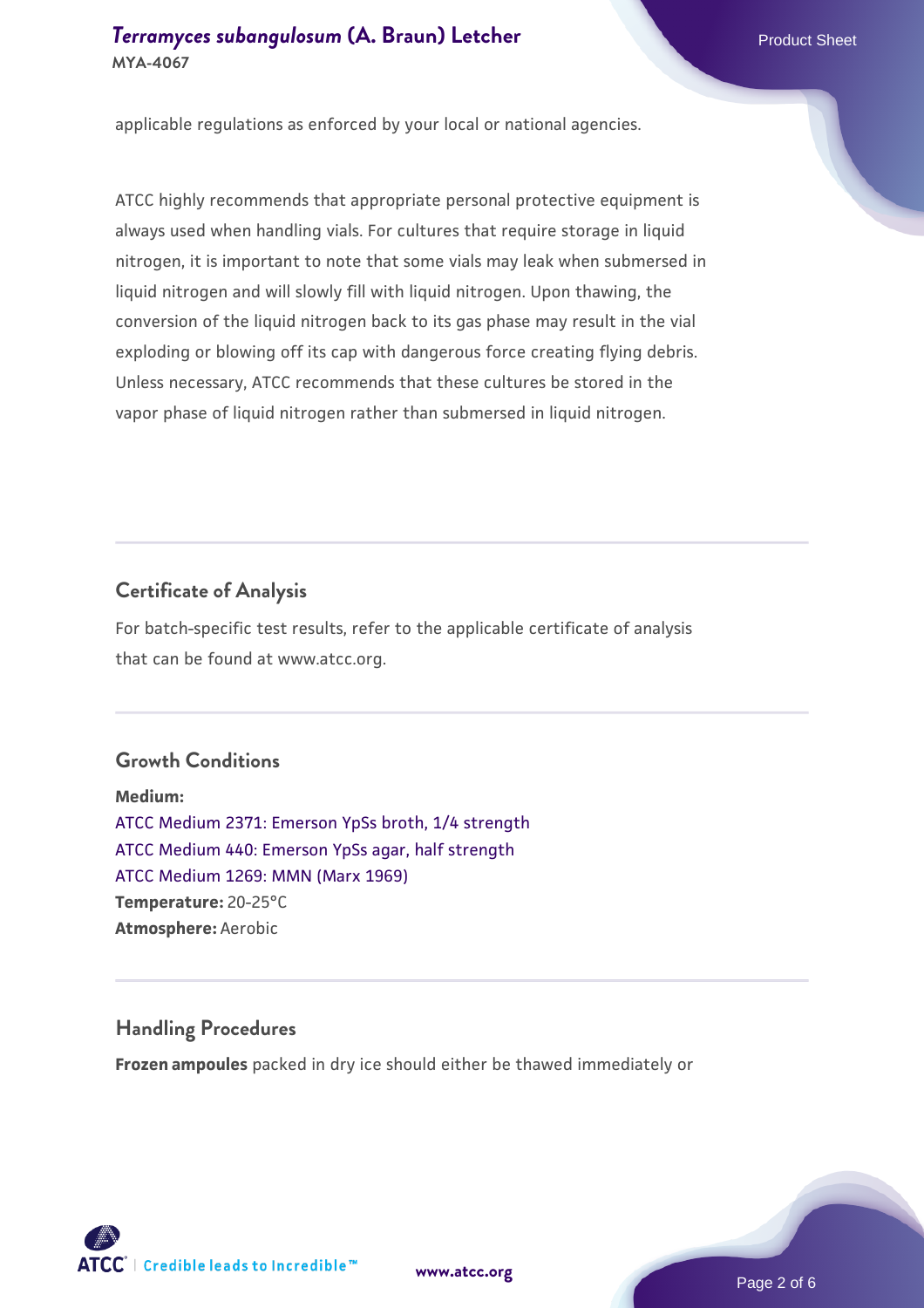stored in liquid nitrogen. If liquid nitrogen storage facilities are not available, frozen ampoules may be stored at or below -70°C for approximately one week. **Do not under any circumstance store frozen ampoules at refrigerator freezer temperatures (generally -20°C)**. Storage of frozen material at this temperature will result in the death of the culture.

- 1. To thaw a frozen ampoule, place in a **25°C to 30°C** water bath, until just thawed **(approximately 5 minutes)**. Immerse the ampoule just sufficient to cover the frozen material. Do not agitate the ampoule.
- 2. Immediately after thawing, wipe down ampoule with 70% ethanol and aseptically transfer the entire content into 5-6 mL of a broth medium, such as ATCC medium-2232 (YM broth with biotin 30 mcg/L and thiamine 600 mcg/L) or any similar ones.
- Incubate the broth culture for up to 3 weeks at the temperature 3. recommended.
- 4. Transfer 100-200 µL of cell suspension onto an agar medium recommended, and incubate the inoculum/strain at the temperature and conditions recommended.
- 5. Inspect for growth of the inoculum/strain regularly. The sign of viability is noticeable typically after 10-14 days of incubation. However, the time necessary for significant growth will vary from strain to strain

#### **Notes**

Slow growth; this strain may require a primary growth period in a broth (such as ATCC medium 2232) before it will grow on any subculture attempts. Additional information on this culture is available on the ATCC<sup>®</sup> web site at www.atcc.org.

#### **Material Citation**

If use of this material results in a scientific publication, please cite the material in the following manner: *Terramyces subangulosum* (A. Braun) Letcher (ATCC MYA-4067)



**[www.atcc.org](http://www.atcc.org)**

Page 3 of 6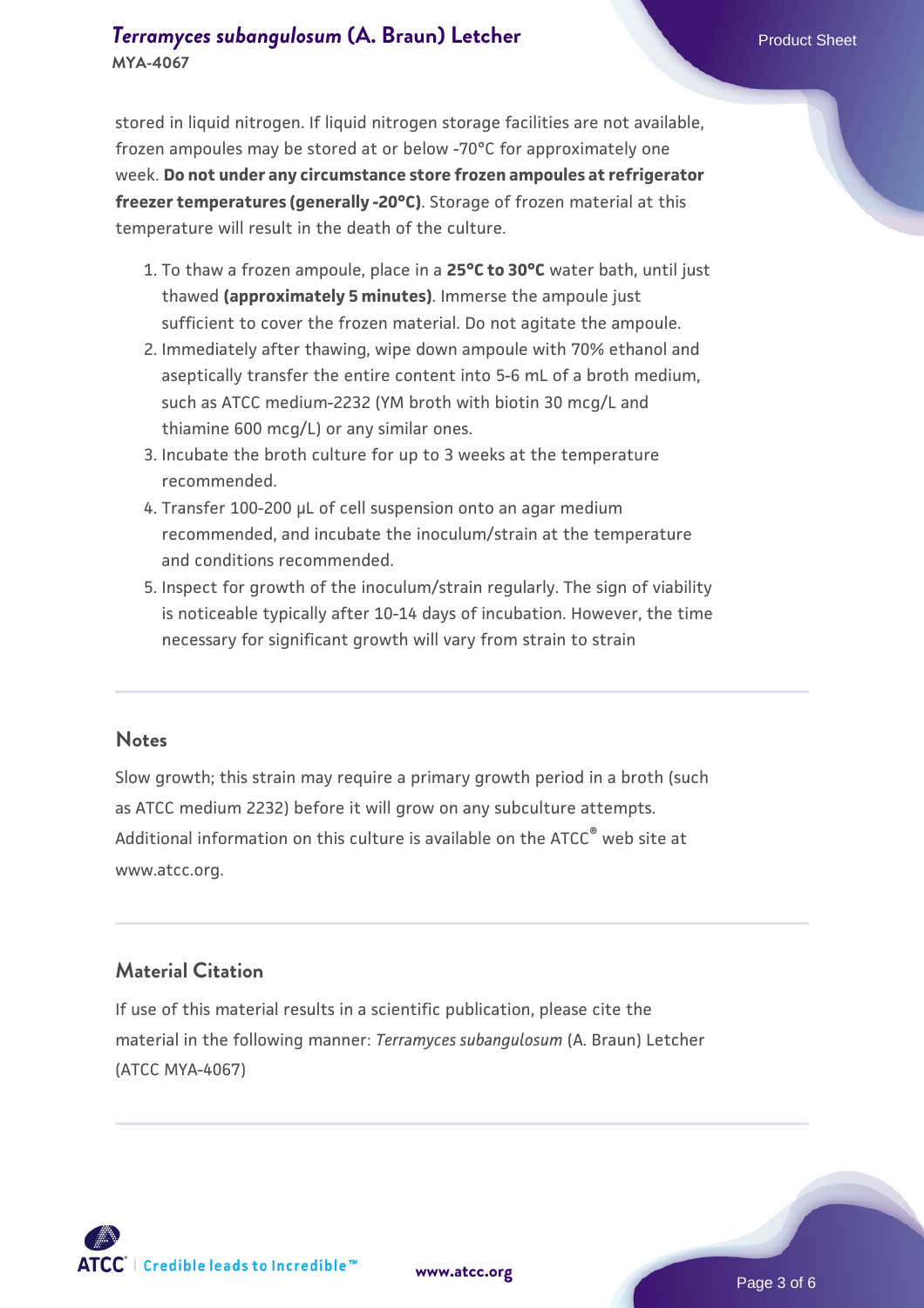# *[Terramyces subangulosum](https://www.atcc.org/products/mya-4067)* **[\(A. Braun\) Letcher](https://www.atcc.org/products/mya-4067) <b>Product Sheet** Product Sheet

**MYA-4067**

# **References**

References and other information relating to this material are available at www.atcc.org.

# **Warranty**

The product is provided 'AS IS' and the viability of ATCC® products is warranted for 30 days from the date of shipment, provided that the customer has stored and handled the product according to the information included on the product information sheet, website, and Certificate of Analysis. For living cultures, ATCC lists the media formulation and reagents that have been found to be effective for the product. While other unspecified media and reagents may also produce satisfactory results, a change in the ATCC and/or depositor-recommended protocols may affect the recovery, growth, and/or function of the product. If an alternative medium formulation or reagent is used, the ATCC warranty for viability is no longer valid. Except as expressly set forth herein, no other warranties of any kind are provided, express or implied, including, but not limited to, any implied warranties of merchantability, fitness for a particular purpose, manufacture according to cGMP standards, typicality, safety, accuracy, and/or noninfringement.

#### **Disclaimers**

This product is intended for laboratory research use only. It is not intended for any animal or human therapeutic use, any human or animal consumption, or any diagnostic use. Any proposed commercial use is prohibited without a license from ATCC.

While ATCC uses reasonable efforts to include accurate and up-to-date information on this product sheet, ATCC makes no warranties or representations as to its accuracy. Citations from scientific literature and

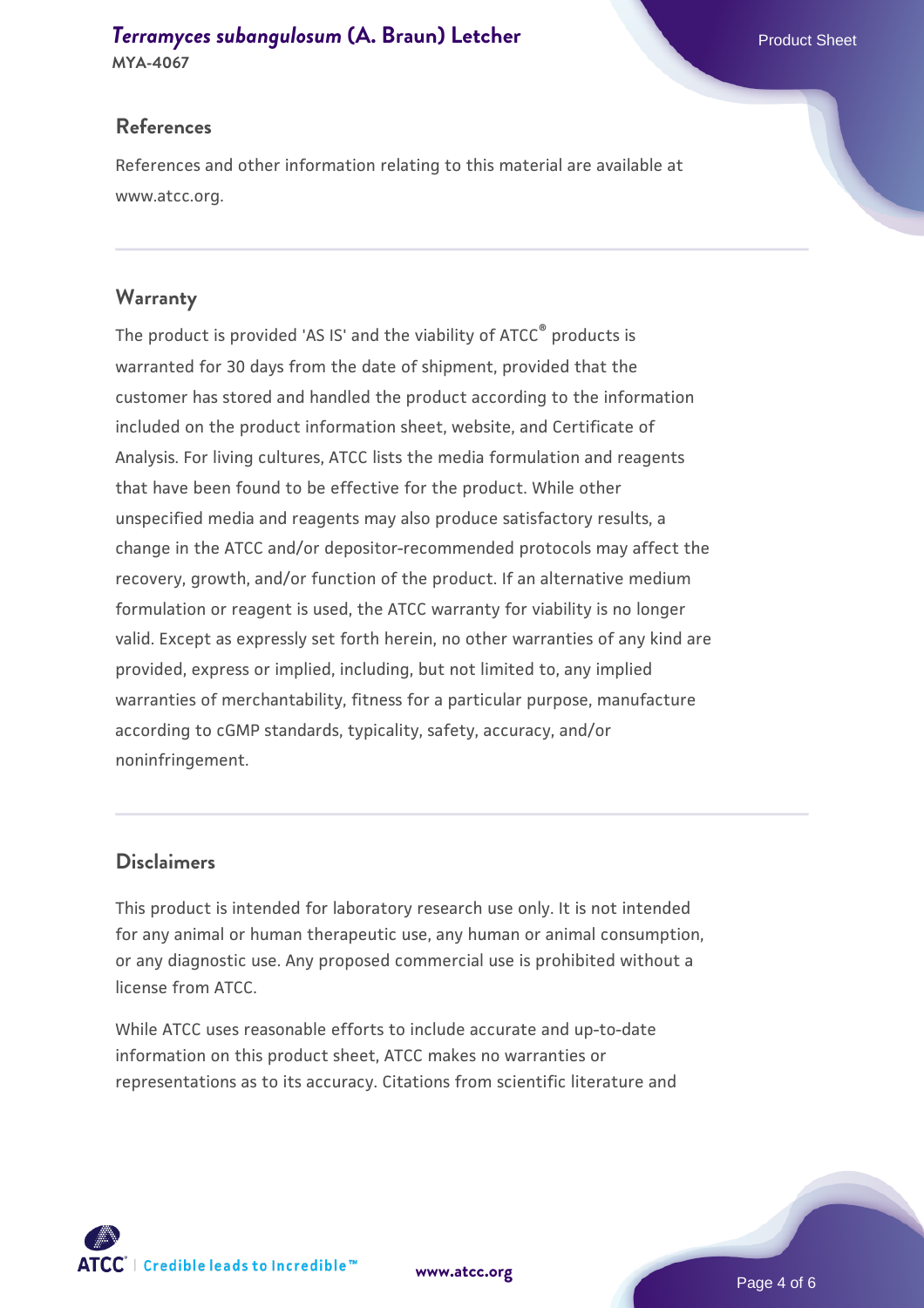### *[Terramyces subangulosum](https://www.atcc.org/products/mya-4067)* **[\(A. Braun\) Letcher](https://www.atcc.org/products/mya-4067) <b>Product Sheet** Product Sheet **MYA-4067**

patents are provided for informational purposes only. ATCC does not warrant that such information has been confirmed to be accurate or complete and the customer bears the sole responsibility of confirming the accuracy and completeness of any such information.

This product is sent on the condition that the customer is responsible for and assumes all risk and responsibility in connection with the receipt, handling, storage, disposal, and use of the ATCC product including without limitation taking all appropriate safety and handling precautions to minimize health or environmental risk. As a condition of receiving the material, the customer agrees that any activity undertaken with the ATCC product and any progeny or modifications will be conducted in compliance with all applicable laws, regulations, and guidelines. This product is provided 'AS IS' with no representations or warranties whatsoever except as expressly set forth herein and in no event shall ATCC, its parents, subsidiaries, directors, officers, agents, employees, assigns, successors, and affiliates be liable for indirect, special, incidental, or consequential damages of any kind in connection with or arising out of the customer's use of the product. While reasonable effort is made to ensure authenticity and reliability of materials on deposit, ATCC is not liable for damages arising from the misidentification or misrepresentation of such materials.

Please see the material transfer agreement (MTA) for further details regarding the use of this product. The MTA is available at www.atcc.org.

#### **Copyright and Trademark Information**

© ATCC 2021. All rights reserved. ATCC is a registered trademark of the American Type Culture Collection.

#### **Revision**

This information on this document was last updated on 2021-05-20



**[www.atcc.org](http://www.atcc.org)**

Page 5 of 6